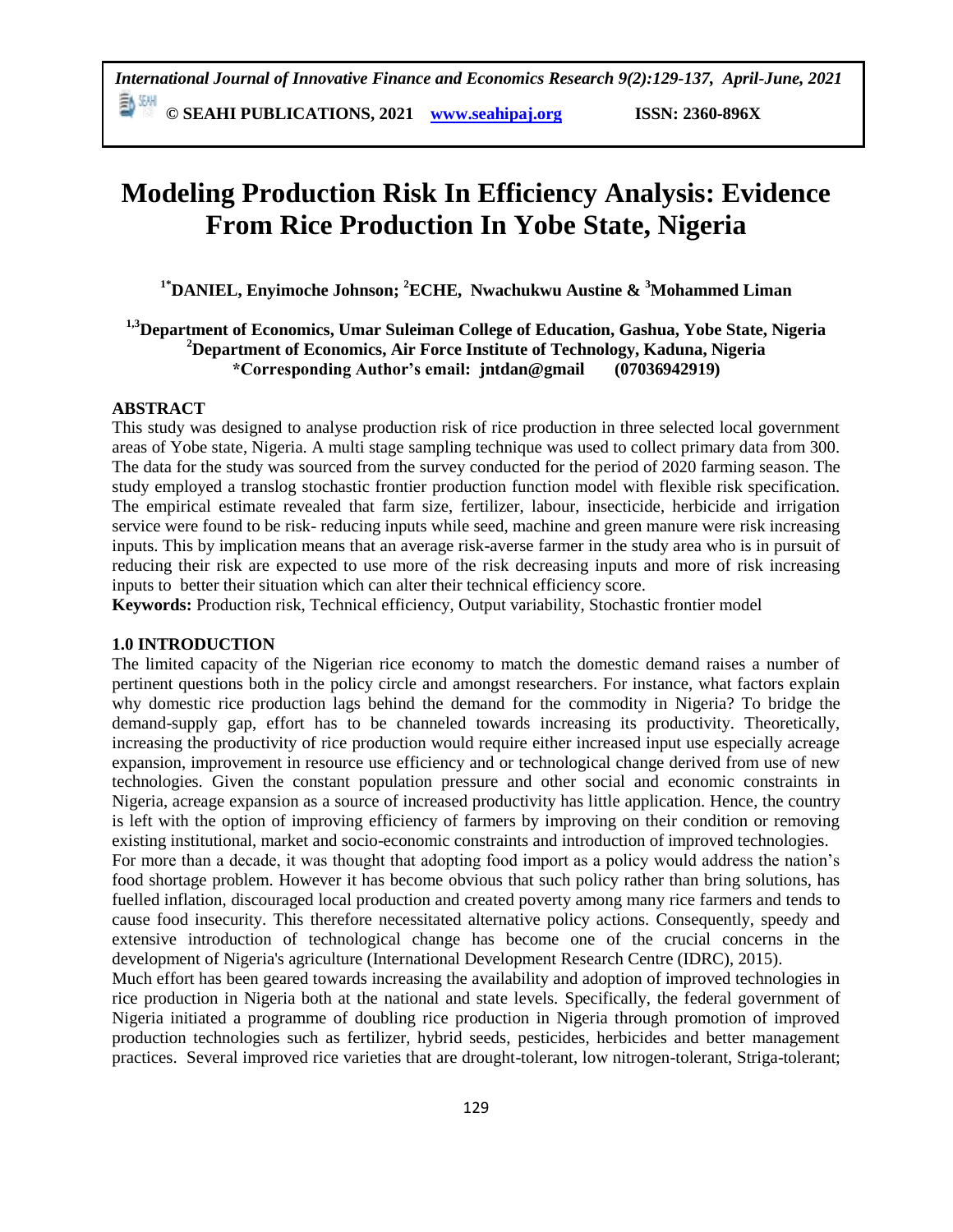stem borer-resistant and early maturing has been deployed to address the challenge faced by resourcepoor farmers in rice production.

Over the years, many Nigerian governments have also introduced policies with technologies to boost domestic rice production. Notable among these policies and programmes are the national fertilizer policy, national seed policy, land use policy, national extension service policy, agricultural credit guarantee scheme fund (ACGSF), commercial agriculture credit scheme, national irrigation policy, government guaranteed minimum producer's price, rice trade policies and rural development programs. The government also simultaneously created several agricultural institutions, agencies, research institutes and universities to implement these policies and programs. The institutions include: Agricultural Development Projects (ADPs), River Basin Development Authorities (RBDA), Bank for Agriculture and Rural Development (BOI) and National Cereal Research Institute (NCRI) and other research institutes. The federal, state and local governments have also encouraged rice farmers to form cooperative societies so as to enhance their credit worthiness and to enable them benefit from the these policies, programs and projects. Despite the investments made in the rice industry to boost productivity, production levels are still low. For instance, the average yield of rice per hectare in Nigeria (about 2 tonnes/ha) is less than half of that of the world (4.3tonnes/ha). Given the importance of the rice subsector in the country's food security agenda, there are suggestions for improvements in productivity.

In Yobe state, the federal and the state government put up measures to boost rice production in the state. These measures includes the provision of irrigation facilities and other farm inputs by the state government for massive production of rice, wheat and maize to complement the national food security and socioeconomic growth; the distribution of farm inputs to 13,922 farmers in the state by the federal government under ANCHOR borrower scheme to boost rice production and to bridge the gap created by the banned of rice importation by the federal government in 2019. Despite these efforts, rice productivity remained low in Yobe state.

Many scholars have worked on technical efficiency in rice production in their studies such as Akerele, Onasanya, Dada, and Odio (2018), Mundia (2018), Linh, Lee, Peng and Chung (2017), Sania, Hina, Muhammad and Khan (2017), Baten and Hossain (2014) Ogundele and Okoruwa (2014) among others without a due consideration to production risk. The previous researchers fail to adequately address an important aspect of production which is production risk. Ignoring the existence of the risk farming will lead to biases some estimates of parameters and level of technical efficiency which will cause problems when the interpretation of productivity phenomenon. The biased estimate may be misleading to policy makers. The aim of this study is to investigate the risk characteristics of inputs of rice farmers in Yobe state.

## **2.0 Concept of Production Risk**

Output risk is an inherent part of the production process of most primary industries e.g. Agriculture, mining and oil extraction (Asche and Tveteras, 1999). Even more so in developing countries where subsistence agriculture predominates, production risk is an issue of great concern. Any production related activity or event that is uncertain is characterized as production risk. Agricultural production implies an expected outcome or yield. Variability in outcomes from those expected yield creates risks to the producer's ability to achieve financial goals. Reducing variability in expected yields has been a major focus of farm managers.

The conventional stochastic frontier model in the equation 2.3 above proposes the same effect of an input on mean output and variance output. Implying that if an input influences output positively, that input is expected to influence output variance positively and vice versa (Coelli, Rao, Donnell & Battese, 2005). However the Just and pope (1978) production function proposes a separate effect of the inputs on the mean output and the variance of output or output risk. The factors of production can positively contribute to output but relate negatively to output variance. For example, pesticides, irrigation and disease-resistant seed varieties can reduce output variance and simultaneously, contribute positively to output in a given production process. These inputs are categorized as risk reducing inputs. On the other hand, inputs that influence output variance positively are termed as risk increasing inputs. Just and Pope concluded that the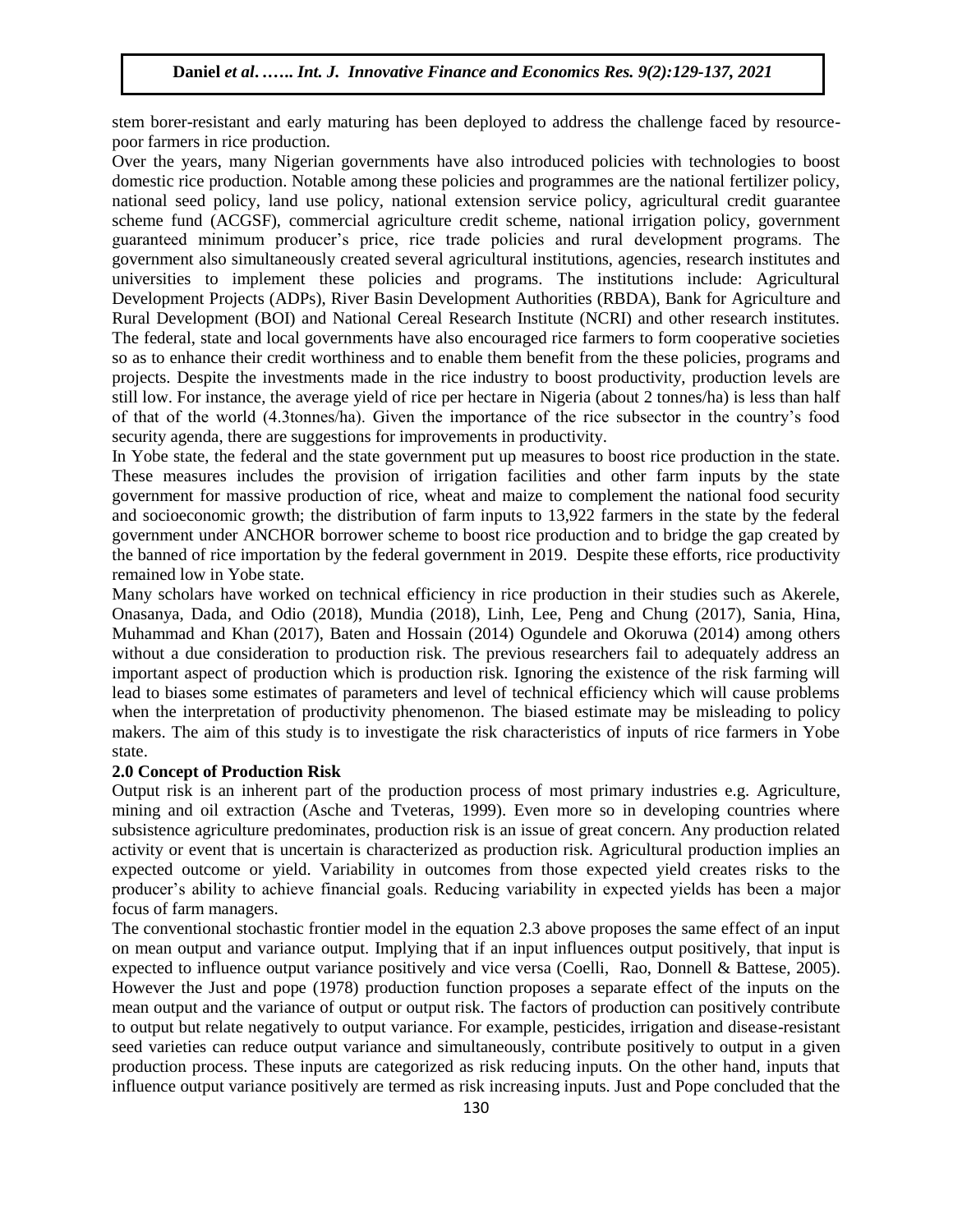effect of an input on output variance should not be tied prior to output variance but the risk effect of an input depend on empirical studies (Just and Pope, 1978).

The production environment is uncertain and producers input use decisions, as well as environmental factors ultimately affects output. The variability in output as a result of certain input decisions is the risk associated with input use. In countries where subsistence agriculture predominates, production risk is an issue of great concern. One very important characteristic of a risky production process is the observance of random production shocks after certain inputs decisions have been made. With respect to relative input uses, a source of deviation from competitive levels is the inputs marginal contribution to the level of output risk (Asche and Tveteras, 1999). Some inputs may reduce the level of output risk, while others may increase risk (Asche and Tveteras, 1999). Production uncertainty is therefore one of the most important ingredients in the formulation of government policy in the inputs decision making of producers (Just and Pope 1978).

Agricultural risk can be categorized into two main types namely, production risk which is characterized by high variability of production outcomes and price risk resulting from volatility of the prices of agricultural output and inputs. The effect of risk and uncertainty is more significant in developing countries due to market imperfections, asymmetric information and poor communication networks (Fufa and Hassan, 2003; Wanda, 2009).

The stochastic nature of agricultural production is in most cases a major source of risk, because, variability in yield is not only explained by factors outside the control of the farmer such as input and output prices, but also by controllable factors such as varying the levels of inputs (Antle, 1983). A risk averse farmer thus uses more of a risk reducing factor than a risk neutral farmer (Pope and Kramer, 1979). Some inputs may reduce the level of output risk (e.g. pesticides) while others may increase risk (Asche and Tveteras, 1999). The first attempt to separate the effect of the inputs on the mean output and the variance of output or output risk was by Just and pope (1978).

#### **2.1 Theoretical framework**

Most studies dealing with production risk employ the Just and Pope (1978) framework. They proposed a heteroskedastic production function featuring flexible risk effects which allows input usage to affect the variance of production and its mean. They are the situation where the mean variance model may be inappropriate such as when modeling down side risk and rare event and in such cases the flexible moment bases method would be more desirable (Antle, 1987)

The proposed stochastic specification includes the general functions, specifying the effects of inputs on main output variance Just and Pope (1978) as:

$$
yi = f(xi; \alpha) + g(xi; \beta). \epsilon
$$

Where yi denotes the output for i-th farm.  $(i = 1, 2, 3, \ldots, N)$  x<sub>i</sub> represents a  $(1xK)$  vector of input used by the ith farm and  $\alpha$  and  $\beta$  are parameter vectors of the mean of production function and variance production function. Here f(xi;  $\alpha$ ) is the mean production function while g(x:B) is the variance function.  $\epsilon$  is the error term with a standard normal distribution of (1,0). This specification allow input vector x to influence both the mean output and the variance output. The expected output is given by  $E(y) = f(x; \alpha)$  and the variance by var(y) =  $g(x; \beta)^2$ 

Input are classified as risk increasing, risk reducing or risk neutral based on whether they increase, reduce or have no effect on the output variance that is determined by the sign of the partial derivative of the variance with respect to an input.  $\partial g(x)$ ;  $\beta/\partial x_k$ . This is the marginal effect of an input  $x_k$  and can be positive (negative) if the input is increasing (reducing) while input would have zero partial derivative.

The marginal production risk therefore is defined as:  $\frac{\partial var(y)}{\partial x^k} = 2g(x; \beta) \cdot \frac{\partial g_{x;\beta}}{\partial x^k}$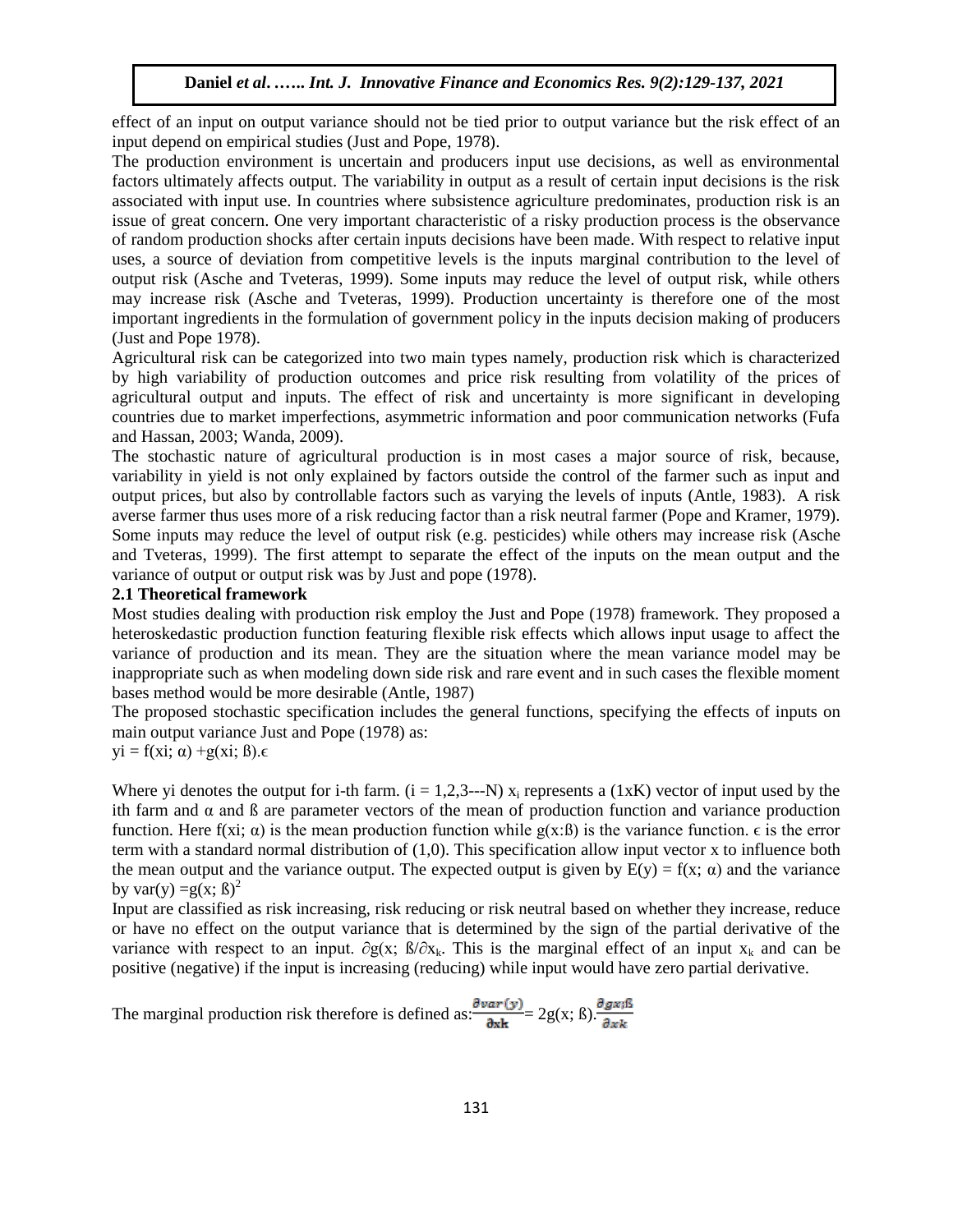#### **3.0 METHODOLOGY**

## **3.1 Study area**

The study was conducted in three selected local government areas of Yobe state which are Geidam, Jakusko and Bade local Government Area. Yobe is located in North East Nigeria. It was created on August 27, 1991. Yobe was carved out of Borno State. The capital of the state is Damaturu. The State lies within latitudes  $11^0$ N and longitude 13.5<sup>0</sup>E. It shares borders with Jigawa and Bauchi State to the West, Borno State to the East, and Gombe state to the South. It also has an international boundary with the Republic of Niger in the North. The state covered a land area of 45,502 Square Kilometers of which about 85% is arable. It has an estimated population of 2,532,395 people (Nigerian Population Commission NPC, 2006). The climate of the area is hot and dry for greater part of the year and the hottest months is March to May with temperature ranging from  $39^{\circ}$ c to  $40^{\circ}$ c. The rainy season lasts for about four months between June and September.

The major ethnic group living Yobe state are Kanuri, while other ethnic communities include Ngizim, karai, Bolewa, bade, Hausa, Ngamo, Shuwa, Fulani Bura, Margi and Maga.

Majority of the populace in the State (85%) are farmers engaged in production of rice, groundnut, beans, cotton and gum arabic. The state is also said to have one of the largest cattle market in West Africa located in Potiskum.

### **3.2 Data and sampling technique**

This study will employ a quantitative approach using a cross-section survey to collect primary data from selected units of analysis. A quantitative study was most appropriate for the research study because it allows for the measurement of relationships between two variables (Chipuunza and Berry, 2010). Six villages (Balle, Shuwari, Kurkushe, Zabudum, Gashua and Azbak) were selected from three local government areas (Geidam, Jakusko and Bade local Government Area) of Yobe state. Cross sectional data for the study was collected during the cropping year 2020. Using Yamane's formula for sample selection, 60, 50, 40, 41, 59, 60 for Balle, Shuwari, Kurkushe, Zabudum, Gashhua, and Azbak respectively which occur in semi-deciduous zones where soil and weather characteristics are favourable for optimum rice production. Three hundred (300) respondents were finalized from the selected villages. The simple random sampling was utilized to pick respondents from each of the selected villages. The production process is characterized by one output, rice and nine inputs: farm size, seed, fertilizer, labour, machine, insecticide, herbicide, green manure and irrigation service.

## **3.3 Statement of Hypothesis**

The following hypotheses were formulated to ascertain the appropriateness of the function form of data and to determine whether production risk in inputs significantly explain output variability.

1. H<sub>O</sub>:  $\beta_{ik}=0$ , the coefficient of the second order variables in translog model are zero to become the Cobb-Douglas model;

2. H<sub>o</sub>:  $\psi_1 = \psi_2 = ... \psi_9 = 0$ , the null hypothesis that output variability is not explained by production risk in input factor.

## **3.4 Empirical model specification**

The production risk model is specified as:

 $g(X_i; \psi)$ Vi=  $\psi$ i $\sum_{M}^{5} \psi_m X_m$ 

Following Kumbhakar (2002), the production process is represented as below:

 $Y_i = F(x_i; \alpha) + g(x_i; \psi)$ vi  $-q(x_i; Z)u_i$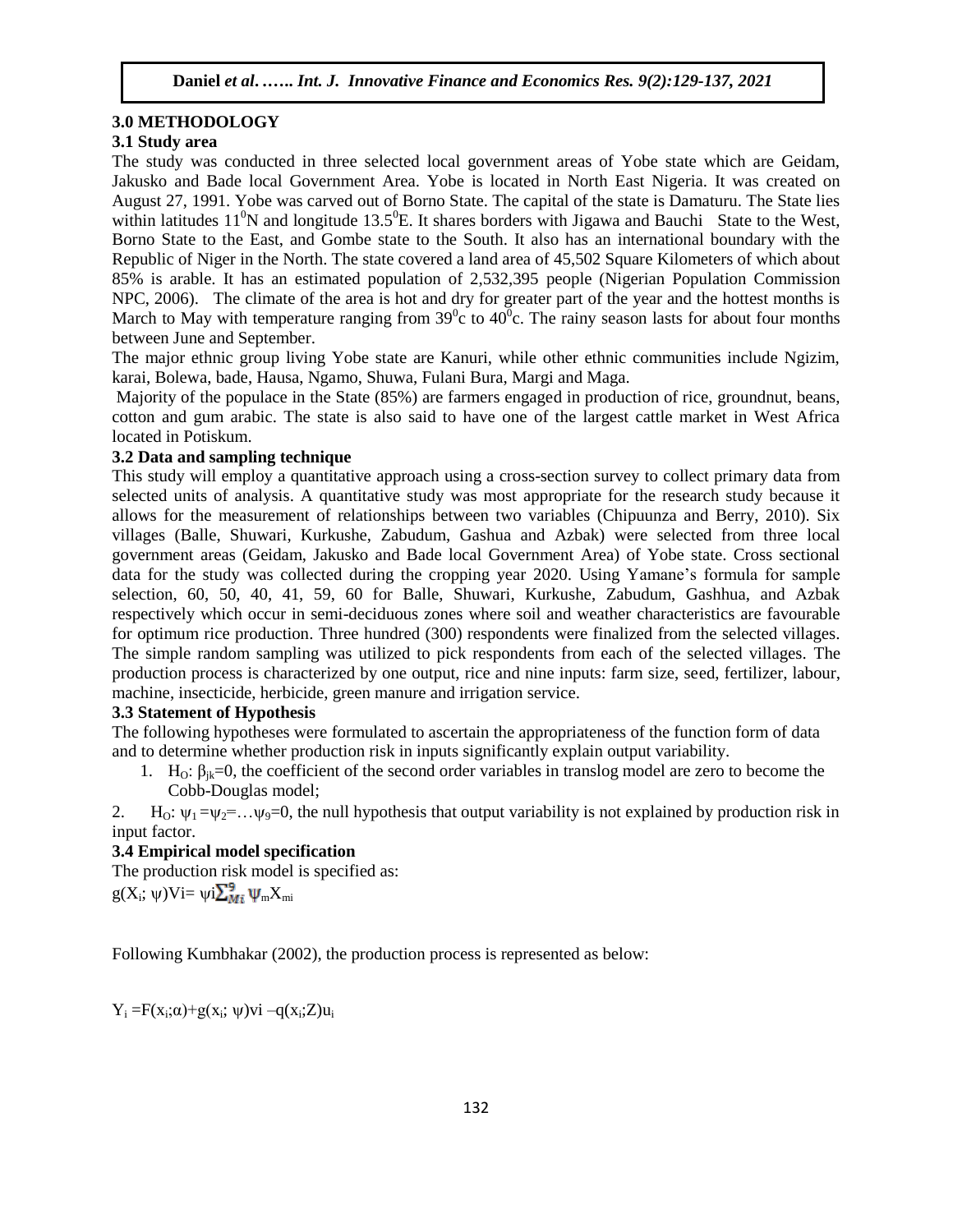$Y_i$  refers to the observed output produced by i-th farm,  $f(x; \alpha)$  is the mean output function,  $x_i$ ; are the input variables,  $\alpha$  is the estimated coefficients of production function,  $\psi$  is the estimated coefficients of the production risk.

$$
ln Y_i = \psi o + \psi_1 ln X_1 + \psi_2 ln X_2 + \psi_3 ln X_3 + \psi_4 ln X_4 + \psi_5 ln X_5 + \psi_6 ln X_6 + \psi_7 ln X_7 + \psi_8 ln X_8 + \psi_9 ln X_9
$$

Where  $X_i$  represents input variables,  $\psi_m^s$  are the estimated risk model parameters and the  $V^s$  are the pure noise effect. Where Ψm becomes negative it means that the respective input reduces output variance.

The technical efficiency of i-th farmers is given as:

$$
TE = \frac{E(\frac{Y_i}{X_i}; U_i)}{E(\frac{Y_i}{X_i}; U_i = 0)} = \frac{F(X_i; \alpha - g(X_i; \psi))U_i}{F(X_i; \alpha)} = 1 - \frac{Ug(X_i; \psi)}{F(X_i; \alpha)}
$$

$$
TI_i = \frac{Ug(Xi;\psi)}{F(Xi;\alpha)}
$$

 $TE_i = 1 - TE_i$ 

$$
E(Y_i/X_i;U_i)=F(X_i;U\psi)-g(Xi;\psi)\ U_i
$$

The variance of output or production risk is given as:

 $Var(Y_i/X_i; U_i) g^2(X_i;\psi)$ 

The marginal effect of the input variables on production risk is given as:

$$
\frac{\partial \text{var}(\text{Yi})}{\partial \text{Xi}} = \frac{\partial g2(\text{Xi};\psi)}{\partial \text{Xi}} = 2g(\text{X}_i;\, \psi)g_i(\text{X}_i;\, \psi)
$$

Thus,

 $\frac{\partial g_2(x_i,\psi)}{\partial x_i}$  < 0  $\rightarrow$  risk decreasing of the i-th input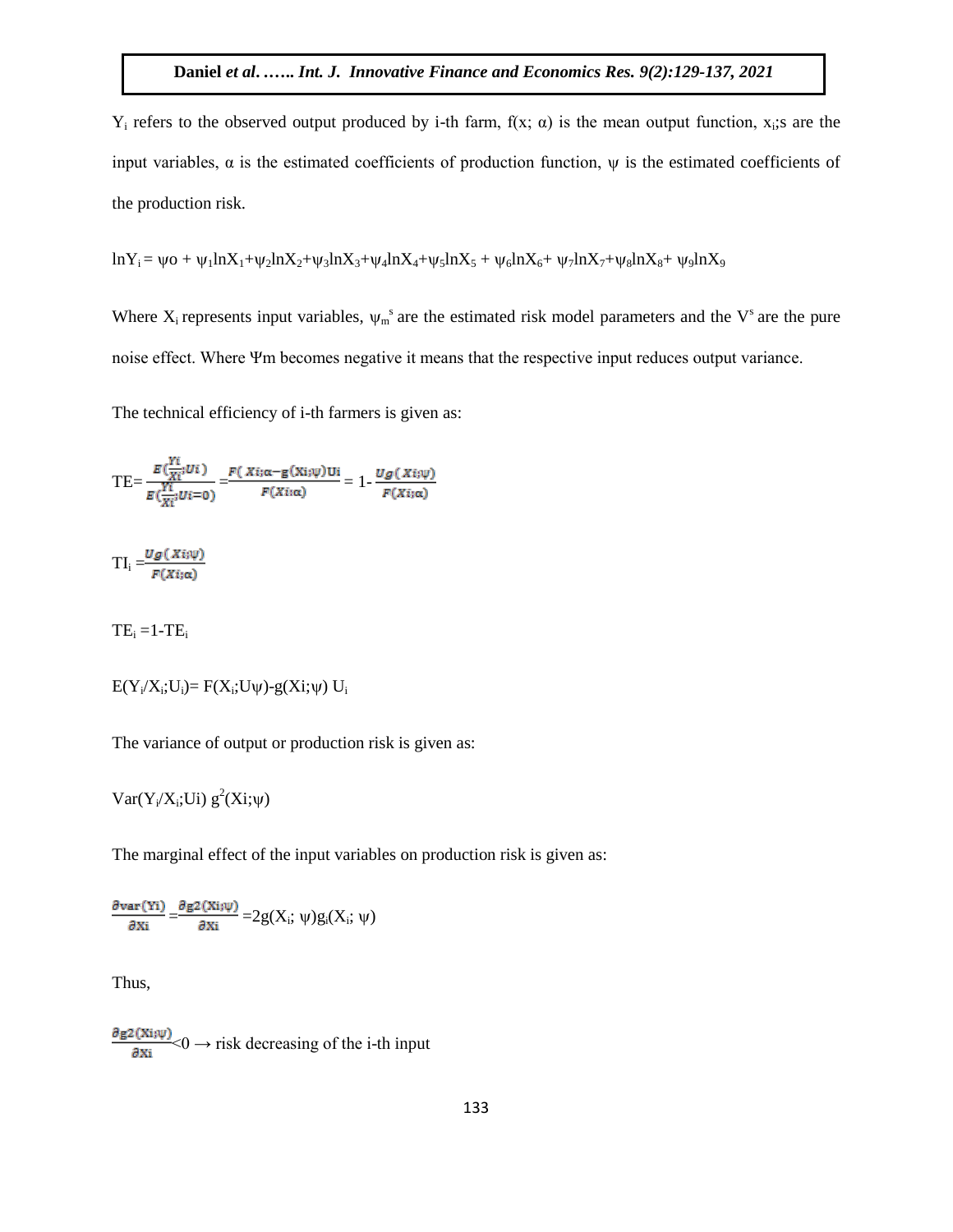$\frac{\partial g_2(x_i,\psi)}{\partial x_i}>0$   $\rightarrow$  risk increasing of the i-th input

 $\frac{\partial g_2(x_i,\psi)}{\partial x_i}$  = 0  $\rightarrow$  risk neutral of the i-th input

The marginal effect of the i-th input on production risk is positive depending on the signs of  $g(Xi; \psi)$  and gi(Xi;  $\psi$ ) where the later is the partial derivative of the production risk function with respect to the i-th input. If the marginal risk is positive it means that input is a risk increasing and when the marginal risk is negative it means that the input is a risk decreasing.

The factors i.e farm size, seed, fertilizer, labour, machine, insecticides, herbicides, green manure and irrigation service can either increase production risk or decrease it.

| Table 1. Variables in the production risk function and their a priori expectations |                    |                               |  |  |  |
|------------------------------------------------------------------------------------|--------------------|-------------------------------|--|--|--|
| <b>Variables</b>                                                                   | <b>Description</b> | a priori expectation<br>$+/-$ |  |  |  |
| $X_1$                                                                              | Farm size          |                               |  |  |  |
| $X_2$                                                                              | Seed               | $+/-$                         |  |  |  |
| $X_3$                                                                              | Fertilizers        | $+/-$                         |  |  |  |
| $X_4$                                                                              | Labour             | $+/-$                         |  |  |  |
| $X_5$                                                                              | Machine            | $+/-$                         |  |  |  |
| $X_6$                                                                              | Insecticides       | $+/-$                         |  |  |  |
| $X_7$                                                                              | Herbicides         | $+/-$                         |  |  |  |
| $X_8$                                                                              | Green manure       | $+/-$                         |  |  |  |
| $X_9$                                                                              | Irrigation service | $+/-$                         |  |  |  |

## **RESULTS AND DISCUSSION**

**4.0 DATA PRESENTATION AND ANALYSIS** 

#### **4.1 Test of hypotheses**

Testing of hypothesis results of the hypotheses tested are presented in Table **2**. For the first hypothesis, the null hypothesis that the Cobb-Douglas is suitable for the data is rejected at 5% level of significance in favour of the translog model. The translog form of the model is therefore the best fit for the data. The second hypothesis which states that production risk in inputs is absent from the production process is also rejected at 5% level of significance; implying that the conventional inputs are jointly related to production risk. This means that there is the presence of risk in the production process.

## **Table 2**

*Log likelihood tests for underlying hypothesis* 

| Null hypotheses                           | <b>Test statistic <math>\tilde{\lambda}</math></b> | Critical Values $\tilde{\lambda}^2$ | <b>Decision</b> |
|-------------------------------------------|----------------------------------------------------|-------------------------------------|-----------------|
| $H_0$ : $\beta_{ii} = 0$                  | 29.8*                                              | 24.4                                | Reject $H_0$    |
| $H_0: \psi_1 = \psi_2 = \dots \psi_9 = 0$ | 181 *                                              | 15.2                                | Reject $H_0$    |

\* Significant at 5% level; Critical value obtained from table 1of Kodde and Palm (1986)

## **4.2 Production risk function**

Results in table 3 reveal that farm size had a negative effect on risk production. This indicates that farm size is a risk-decreasing variable. This result is consistent with the work of Picazo-Tadeo and Wall (2011) who found land to be a risk-reducing input because the rice farmers had parceled their land into plots such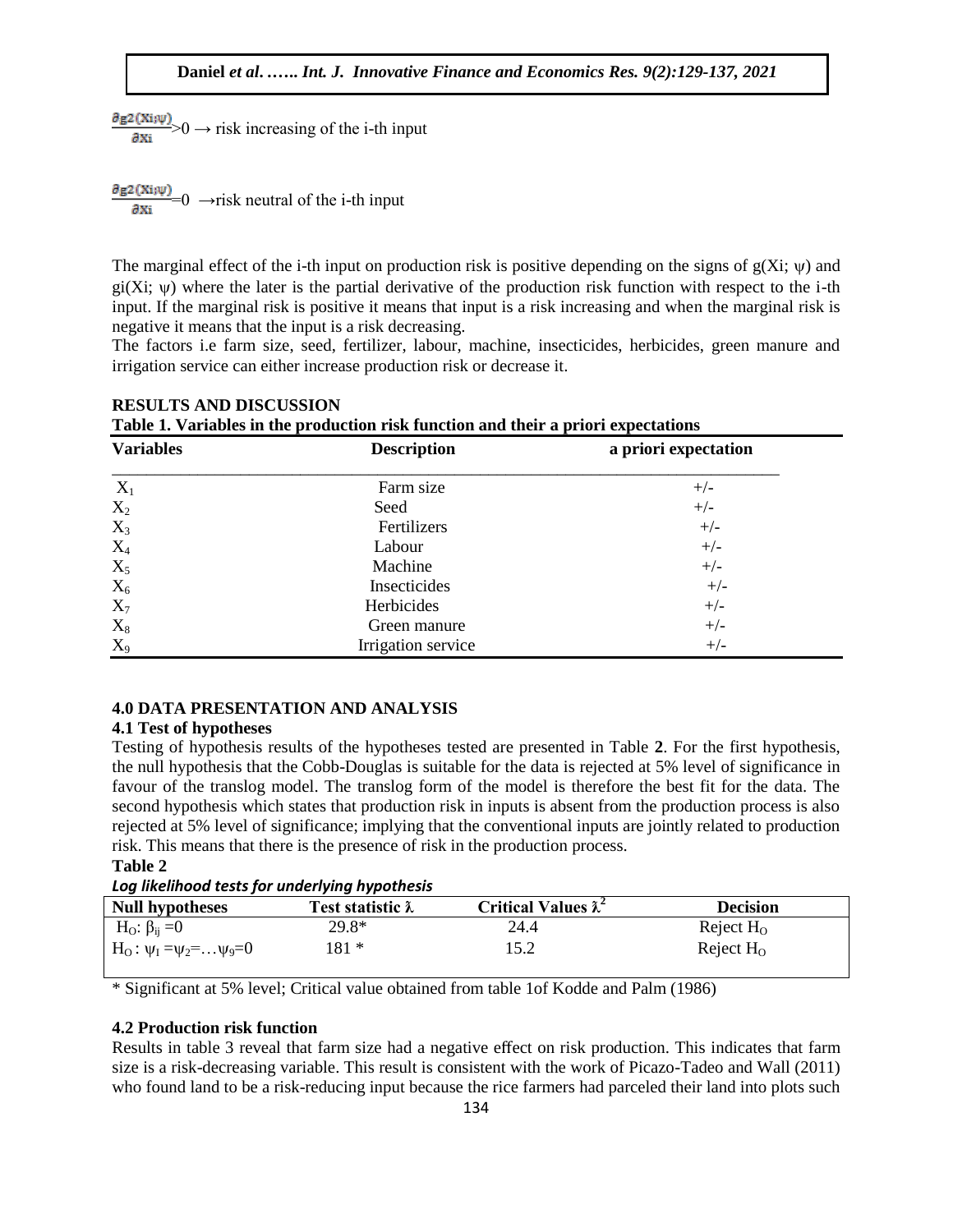that losses from one plot are compensated by gains in another due to differences of weather at the different plots. The result is in contrast with the work of Tiedemann and Latacz- Lohmann (2012) whose study revealed that greater area cultivated led to increased output variability, possibly suggesting that larger farms are less able to react quickly to unfavourable weather conditions at harvest or planting times.

Seed is positively related to production risk. The result of seed as a risk increasing input is consistent with the work done by Picadzo-Tadeores and Wall (2003). The effect of an input however should not be tied prior to output variance but rather it should be an empirical issue (Just and Pope, 1978).

Result reveal that fertilizer use have negative and significant impacts on risk production function for rice farmers in the study. These findings indicate that more use of fertilizer decreases risk in rice production in the study area. This result is in line with a very recent study conducted in Ethiopia by Ahmed and Melesse (2018).

The result for labour being risk decreasing is inconsistent with the work done by Villano and Fleming (2006) on technical inefficiency and production risk in rice farming: Evidence from Central Luzon Philippines. In this work, labour was also classified as a risk increasing input. The findings is also in contrast with the work of Chang and Wen (2011), but consistent with the studies of Kumbhakar (2002) and Dai (2006)] which reported that labour is a risk-decreasing factor among farmers and has a positive impact on production efficiency.

Moreover, the use of machines has a positive and significant impact on risk function, which means that investment in agricultural equipment and machine use, is a risk-increasing function among the selected categories of rice farmers in the study area. The results of earlier studies is contrary to the findings of Just and Pope 1979 and Chang and Wen (2011).

Insecticide- is found to be a risk reducing input and this is in agreement with the work of Villano and Fleming Villano and Fleming (2006) which disclosed that pesticide was found to be a risk-decreasing factor among rice farmers in the Philippines.

Herbicide- The result of herbicide as a risk decreasing input is consistent with the work done by Villano & Fleming (2006) in which herbicide was found to be a risk reducing input but in contrast with the work of Sibiko (2012) who found a case in Uganda where over-application was attributed to limited knowledge among farmers about the right proportions of herbicides.

Green manure is deemed to increase output variability in the study area. Results also illustrate that irrigation service has negative and significant effects on risk function for the rice farmers in the study area. This means that investment in irrigation systems is risk-decreasing and will encourage rice production. The results of Shakoor, Saboor, Baig, Afzal, and Rahman (2015) support the findings that irrigation services reduce output variability.

#### **Table 3**

| <b>Maximum likelihood Estimates of the Linear Risk Production Function</b> |  |
|----------------------------------------------------------------------------|--|
|----------------------------------------------------------------------------|--|

| <b>Variables</b>   | <b>Parameter</b>    | <b>Estimate</b> | <b>Standard error</b> | <b>T-ratio</b> |
|--------------------|---------------------|-----------------|-----------------------|----------------|
| Constant           | Ψ                   | $-5.114$        | 0.5636                | $-2.2471*$     |
| Farm size          | $\Psi_1$            | $-0.5648$       | 0.0446                | $-0.6808*$     |
| Seed               | $\Psi_2$            | 0.3683          | 0.0550                | $6.6929$ ns    |
| Fertilizer         | $\Psi_3$            | $-0.0094$       | 0.0011                | $-1.7696*$     |
| Labour             | $\Psi_4$            | $-0.0612$       | 0.0699                | $-0.8745*$     |
| Machine            | $\Psi_5$            | 0.0461          | 03648                 | $0.1264*$      |
| Insecticide        | $\Psi_6$            | $-0.0424$       | 0.0242                | $-1.4936*$     |
| Herbicide          | $\Psi$ <sub>7</sub> | $-0.1338$       | 0.0147                | $-9.5317$ ns   |
| Green manure       | $\Psi_8$            | 0.07148         | 0.0046                | 15.6243ns      |
| Irrigation service | $\Psi_9$            | $-0.0725$       | 0.0046                | $-1.8677*$     |

\* **Estimate is significant at 5%, ns not significant**

**Source:** STATA Version 14.1 Computer software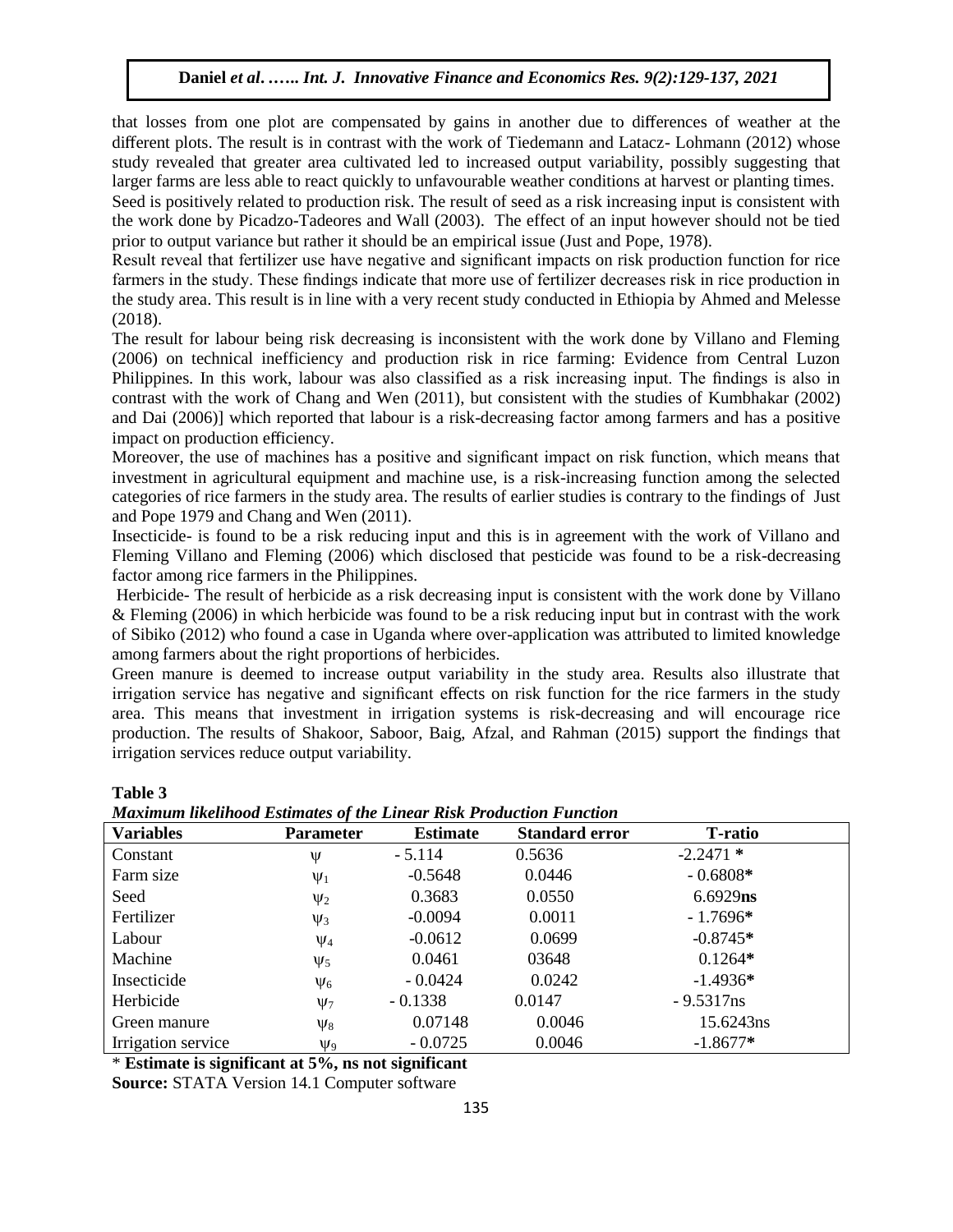## **5.0 CONCLUSION AND RECOMMENDATIONS**

The study has estimated stochastic model with flexible risk properties. It revealed that production risk determine rice output. Technical efficiency estimates may be compromised when production technology is modeled without the flexible risk component. It is appropriate to incorporate production risk in technical efficiency analysis if the inputs have flexible risk properties (i.e inputs are non- neutral in risk). Production risk is jointly explained by all farm inputs; farm size, seed, fertilizer, labour, machine, insecticide, herbicides, green manure and irrigation services. Farm size, fertilizer, labour, insecticides, herbicide and irrigation services are risk decreasing input while seed, machine and green manure are risk increasing inputs. The study concludes that not accounting for the production risk in efficiency estimation results in biased efficiency estimations. Seed, machine and green manure increase output variability. A risk averse farmer will therefore employ less of seed, machine and green manure due to the ability of these inputs to cause high fluctuation in yield. He may go ahead and use more of seed, machine and green manure and less of farm size, fertilizer, labour, insecticide, herbicide and irrigation service in order to reduce output variability.

## **REFERENCES**

- Ahmed, M.H.; Melesse, K.A. (2018) Impact of Off-farm Activities on Technical Efficiency: Evidence from Maize Producers of Eastern Ethiopia. Agric. Food Econ. 2018, 6, 1-8
- Akerele, E.O. Onasanya, A.S Dada, O.M. and Odio A.F. (2018). Technical Efficiency of Ofada Rice Producers in Ogun State, *Nigeria KIU Journal of Humanities Kampala International University ISSN: 2415-0843; 3(3): 125–138*
- Antle, J.M. (1983). Testing the Stochastic Structure of Production: A Flexible Moment Based Approach. *Journal of Business and Economic Statistics, 1(3): 192-201.*
- Antle, J.M. (1987). Econometric Estimation of Producers Risk Attitudes. *American Journal of Agricultural Economics 69(3), 509 -522*
- Asche, F., & Tveteras, R. (1999). Modeling Production Risk with a Two-Step Procedure. *Journal of Agricultural and Resource Economics 24(2):424-439.*
- Baten, A., & Hossain, I. (2014). Stochastic Frontier Model with Distributional Assumptions for Rice Production Technical Efficiency. *Journal Agricultural Science and Technology*, *16(3),*  481–496.
- Chang, H.H.; Wen, F.I. ( 2011). Off-farm Work, Technical Efficiency, and Rice Production Risk in Taiwan. Agric. Econ. 2011, 42, 269–278.
- Chipuunza, C. and Berry, D. (2010). The Relationship Among Survivor Qualities Attitude, Commitment and Motivation – After Downsizing. A*frican Journal of Business Management,* 4(5), 604-613.
- Coelli, T.J., Rao, D.S.P., O.Donnell, C.J. & Battese, G.E. (2005). An Introduction to Efficiency and Productivity Analysis , 2nd Edition, Springer.
- Dai, J. A (2006). Study on the Risk and Technical Efficiency of Taiwan Rice Growing Farms: 1998–2004. Taiwan. Agric. Ec, on. Rev. 11, 213–238
- Fufa, B., and R. M. Hassan. (2003). "Stochastic Maize Production Technology and Production Risk Analysis in Dadar District, East Ethiopia." Agricultural Economics Research, Policy and Practice in Southern Africa 42 (2): 116–128.
- International Development Research Centre (IDRC) (2015). World Food Day Retrieved February 1st 2021 from hpp://www.iita.org/c/documentlibrary/get file?uuid=b799c644- Just, R.E & Pope, R.D (1978). Stochastic Representation of Production Functions and Econometric Implications. *Journal of Econometrics vol 7, pp. 67–86*
- Just, R.E.; Pope, R.D. 1979 Production Function Estimation and Related Risk Considerations. Am. J. Agric. Econ. 1979, 61, 276–284.